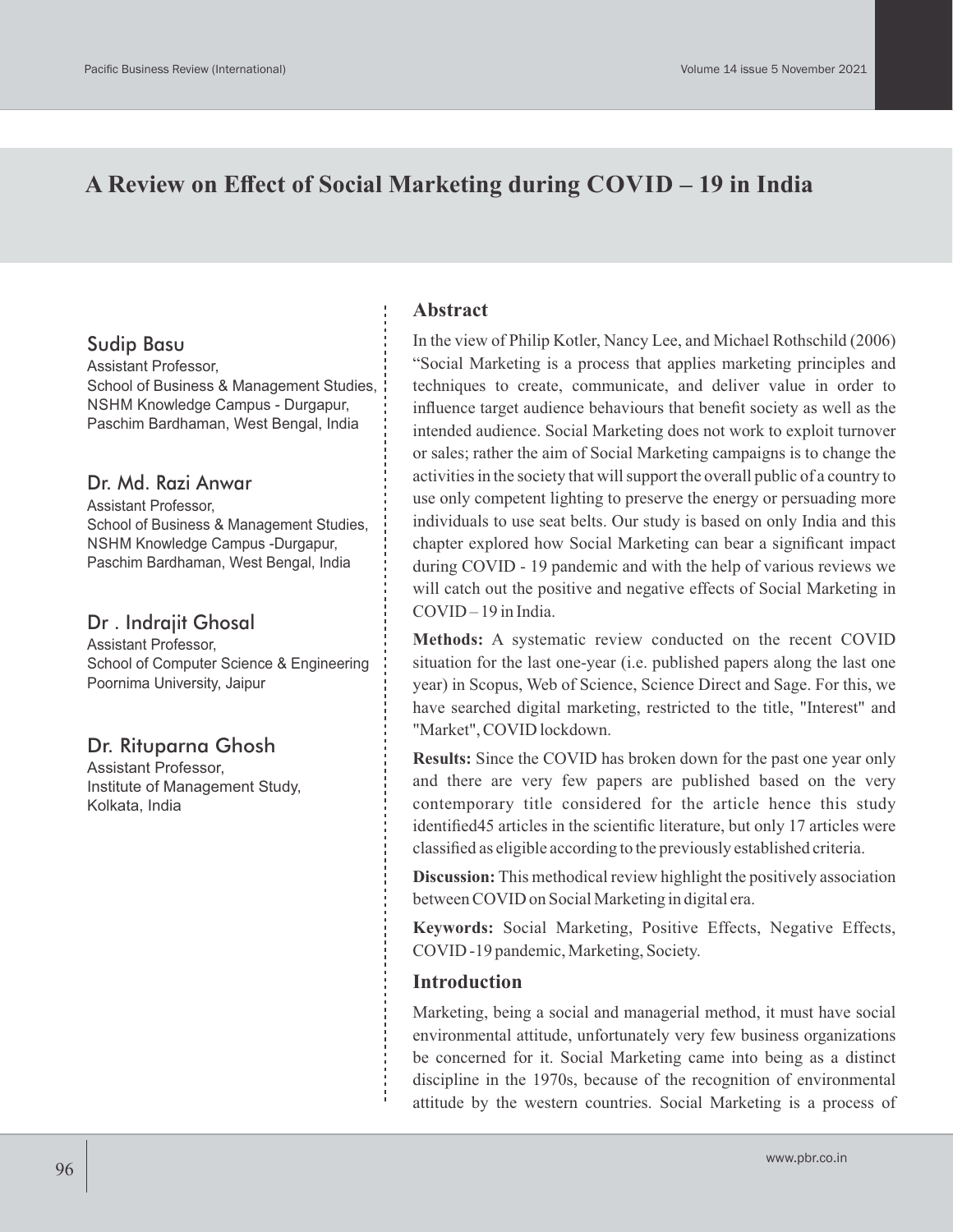changing behaviour and attitudes of the public (target group) for achieving social, economical, political and business objectives. Social Marketing refers to the development of awareness among consumers, organizations (i.e. social, political, business etc.) and general public regarding long term interests of the business world. Philip Kotler and Gerald Zaltman defined Social Marketing as "the design, implementation and control of programmes calculated to influence the acceptability of social ideas and involving considerations of product designing, pricing, statement, delivery and Marketing research". Commercial Marketing convinces purchasers to purchase various kinds of items and administrations on a similar line, individuals can be persuaded to embrace social showcasing items, for example, medical care, training or social changes. Andreasen defines Social Marketing as "the application of commercial Marketing technologies to the analysis' planning, execution and evaluation of programmes designed to influence to voluntary behaviour of target audiences in order to recover their personal happiness and that of their society". In today's world, social showcasing ways of thinking are being utilized as beneficial outcome in developing nations in regions like wellbeing advancement, populace control, and climate protection, financial turn of events, bigotry and human rights. The philosophy of India has been distributing with issues, for example, poverty, populace blast, and lack of education, lower capital arrangement and other social issues as adverse consequence in COVID – 19 pandemic times. The growth strategies so far accepted brought about corruption in social, ecological and medical services, so the need of utilization of social advertising standards is felt promptly to improve the existence Indian resident. The concept SM is very oldest as its beginnings can be found in development strategies, social restructuring campaigns in olden days. One prominent social reforms development, for example, annulment of sati (Self-immolation) system, elimination of untouchability, stoppage of child marriages and girl child education were effectively coordinated during Pre-independence period in India.

This paper is to find the adaptation for Social Marketing in India, particularly in COVID-19 Pandemic and also its optimistic and destructive consequence with esteem to the

same. It may help the marketer to understand the new scenario of Social Marketing(SM) in a new wonder.

### **Review of Literature**

#### **a. Based on Social Marketing**

Maximum customers did not acknowledge the information received from government publications and food labeling on food safety as reliable. Rather people relies more on the information available in cookbooks rather Social Marketing (Buzby and Ready, 1996). The purpose of Social Marketing, according to McKenzie-Mohr and Smith (1999), becomes to encourage societies to change through interferences aimed at people and to achieve significant behavioural change. The Social Marketing drives are custom-made to target people that share mutual interest and who were expected to adopt the anticipated behaviour through the use of incentives and elimination of barriers. Social Marketing programs must target to manage a difficult adaptive socio-monetary system like taking care of a baby. Taking care of a baby is in our hand, but it does not guarantee success. Each baby is unique, in the similar way each community is unique (Glouberman and Zimmerman, 2002). Hence, research at the formative degree of a marketing campaign design is vital to recognize the values, attitudes, and beliefs of the target market. Social advertising is growing as autonomous discipline with application to widespread social goals. It needs innovative and better-adapted method to the Social Marketing mix (Keller, 1998). According to Stead et al. (2007) suggested that a theoretically sound framework, combined with the use of consumer research to help translate theoretical constructs into acceptable and persuasive interventions, is an important pre-requisite for the effectiveness of Social Marketing.

#### **b. Positive Effects of Social Marketing**

Social Marketing (SM) should not be viewed as an unbiased tool for influencing individual behaviour; rather, it should take into account the social and physical elements that influence that behaviour (Hastings and Donovan, 2002).It can be said that the positive effect of Social Marketing in public health comprise programs like rise in physical activity, increase in fruit and vegetable consumption, smoking cessation, and sexually spread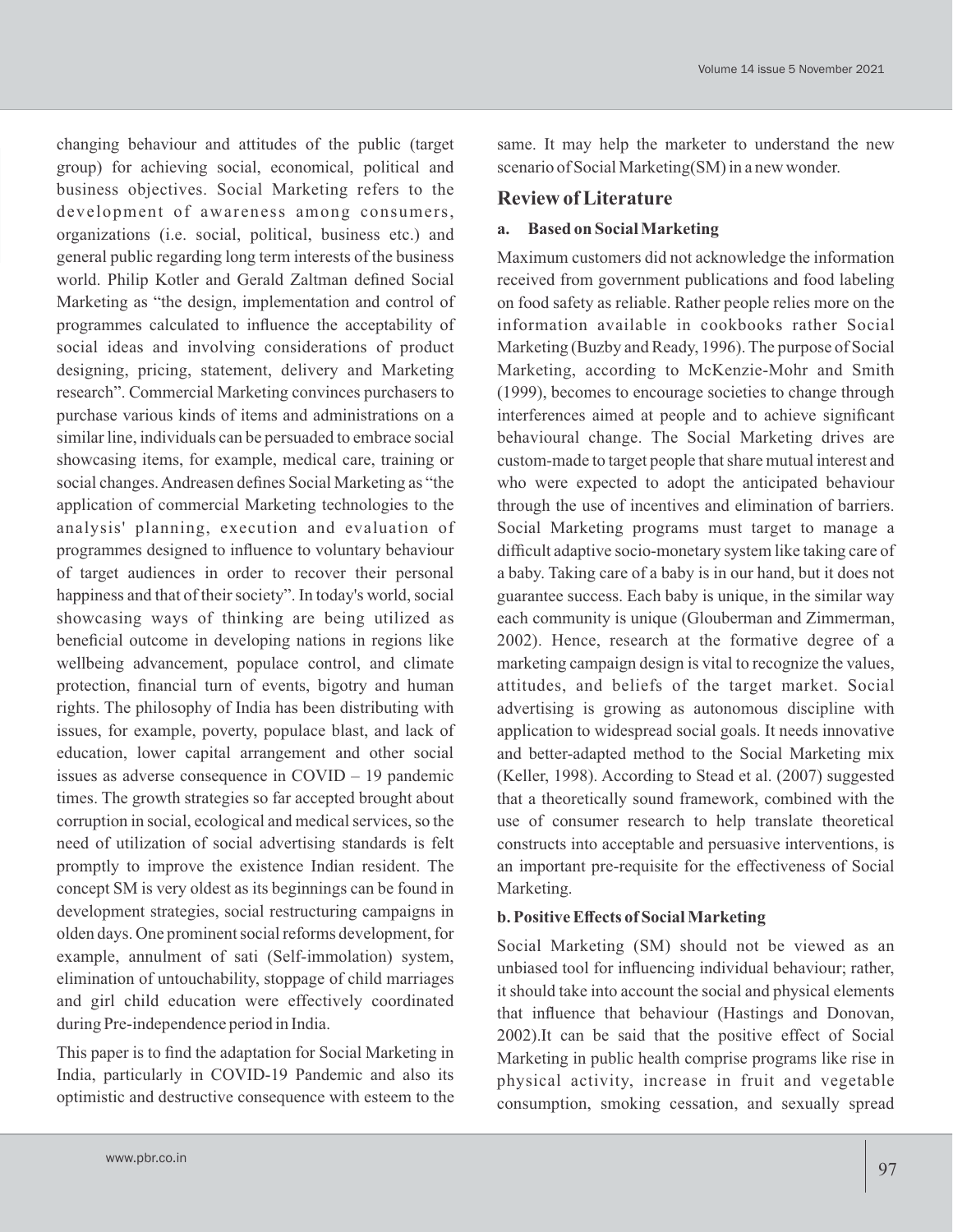disease prevention etc. For success of social advertising, several business advertising strategies may be applied. These may be social exchange idea, audience segmentation, the 4 Ps of the marketing drive (Grier and Bryant, 2005).As per Rose and Dade (2007), the environmental actions the effect of values in dynamic behaviour and rising awareness were successful, which consider the local circumstances. Success of programs planned for considering the local conditions are more in contrast with international explanations. According to Storey et al. (2008), in Social Marketing price is intangible that comes in form of making change in behaviour. The product is the advantage that comes in shape of improved fitness or reduction in disease. The benefit of Social Marketing is individuals who need to change their behaviour for the wellbeing and welfare of self and the society. Behavioural change in Social Marketing is done through the creation, communication, transport and change of an aggressive social advertising that induces voluntary change in the target audience, and outcomes in the benefit to the social change campaign's recipients, companions and society at large (Dann, 2010).

### **c. Negative Effects of Social Marketing**

Social Marketing can have a significant negative impact on public behaviour if Social Marketing campaigns were deployed keeping in view traditional marketing strategies and plans. The majority of those who said that Social Marketing has a significant impact on people's voluntary behaviours constituted nearly half of the population (Bach and Alnajar, 2016).According to Zeng, Juanjuan, Xiaochun, Yuan and Wang (2017), the increasing complexity of social networks and user behaviour, it was very challenging for advertisers to formulate their strategies of selecting proper initial seed users in their Social Marketing efforts. In this study, they tackled this challenge by proposing an agent-based propagation model and injecting it into typical social networks with three types of structures, i.e., Erdos-Renyi random graph, Watt-Strogatz small world graph, and Barabasi-Albert scale-free graph. They instantiated this agent-based model with demographic characteristics extracted from real-world census data collected in China. By investigating the diffusion process of advertising, information in these social networks, was compared with the performance of advertisers' targeting and influencing strategies. In an investigation on fault appeal, the author determined that raising guilt might lead to shameful responses in the target audience. This may give rise to negative consequences. According to author, guilt appeals are more likely to result in positive responses whereas shame appeals may result in negative responses. Hence, to make a guilt appeal effective, disgrace messages need to be eliminated (Bennett, 1998).

### **d. Social Aspect**

According to Wansink (2006), when one person eats with another, consumption increases by 35%. When a group of seven or more people eats together, however, food consumption increases by 96 percent. To advertise their products and services, all social marketers must grasp how individual behaviour differs from that of a group. According to Laasch & Conaway (2014), researching the concept of Social Marketing in the 1950s, mass media channels including television and radio can prove to be an effective means of promoting social ideals. Services marketing thinking has been positioned as a mid-stream method to Social Marketing. To realize sustainable behavior drive between policy makers and people need to be assisted (Russell-Bennett et al., 2013).

Very little work is done on these areas as in this pandemic situation, and effects on SM (Social Marketing) for the same is not discussed so far. Even the paper are done on social effect of marketing are fully based on snowball sampling caused a complete different outcome. Moreover, if the research was done based on random sampling scenario might be better and fruitful. This paper will give more elaboration and exposure to Social Marketing strategy into a new phenomenon, and will help more to the vendor to understand the emerging market.

As warned by world health organization, continuous exposure news and reports about the outbreak could cause people to feel anxious and upset. It seems that the anxiety was more common in those who were frightened on listening the news about COVID-19 cases and deaths (n=458) than in those who were not affect by the news and updates. A solution to this could be seeking updates only at certain times and only from health professionals and world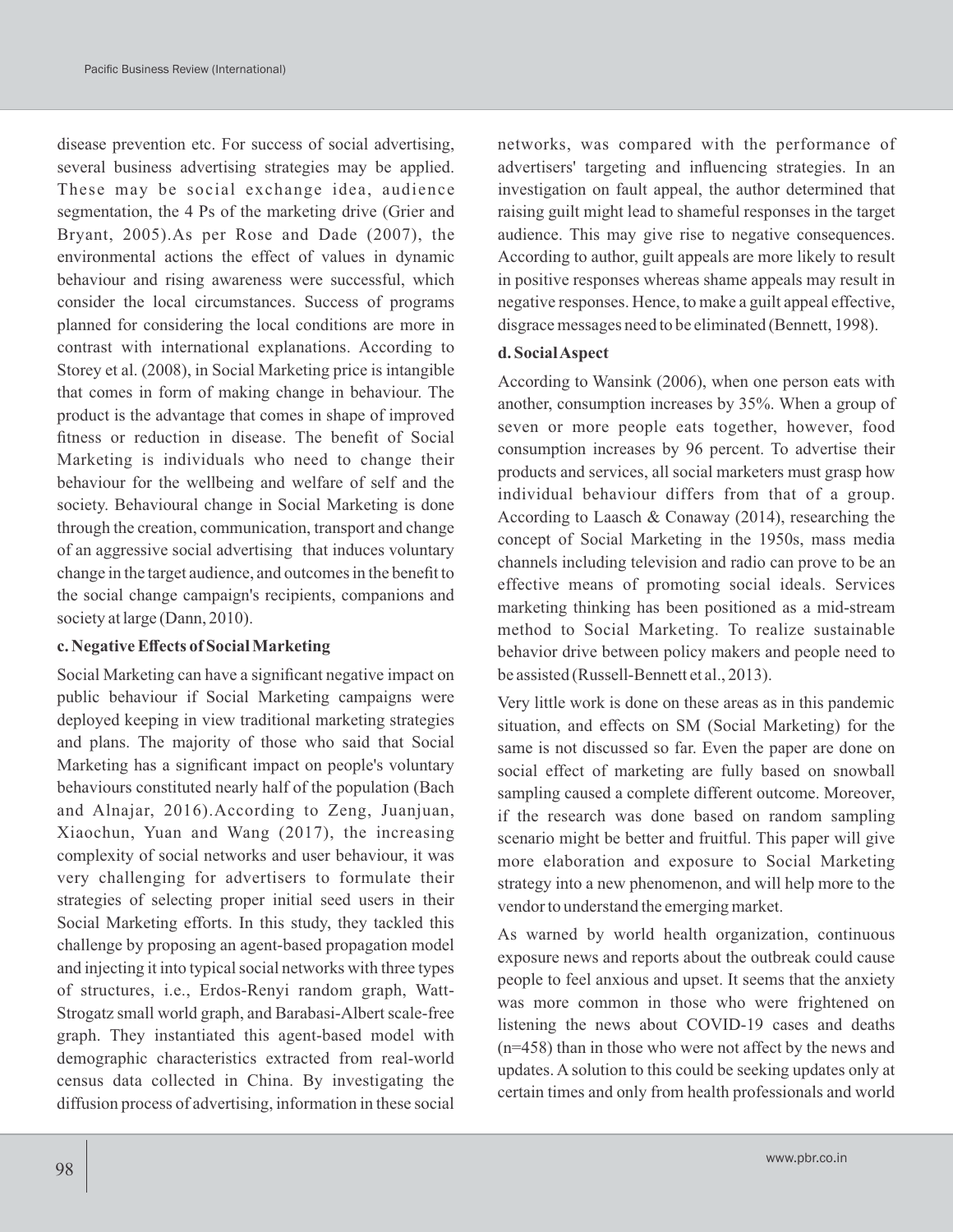health organization and avoiding rumors. Due to the lockdown, transportation facilities are suspended and people who stayed away from their families for various purposes aren't capable of returning to their families. These people are more likely to experience psychological distress, and our findings back up Sood's research. People who appealed that outlay time along with their family makes them unhappy and furious, as well as those who said that they devote less time with their friends, were more likely to suffer from depression and stress.

Rubin et al. (2009) proved a parallel study in the swine flu outbreak in the United Kingdom. There was much match like illness among swine flu and COVID-19 infection. Both illnesses were viral in origin relating the respiratory system and spreading by droplet infection. Similar safeguards have been frequently encouraged for the stoppage of swine flu and COVID-19 contamination. Unluckily, there was no particular treatment or vaccine available for COVID-19 infection, although both treatment and vaccines are present for swine flu.

#### **e. COVID-19 and its Correlates in Indian Community**

According to the Ministry of Health and Family Welfare (MoHFW), a total of 1071 COVID-19 positive cases (including 49 abroad individuals) were recorded in 27 states/union territories in India as of March 30, 2020. There were 99 instances that were treated and discharged, one individual who relocated, and 29 deaths among them. All confirmed cases will be isolated in hospitals, and the contagion will be traced and quarantined domestically. In India, unfold of the early disorder can be traced mainly to the foreign nationals who visited the country as tourists from the disease affected countries and secondly due to the mass immigration of Indian nationals from overseas. As the pandemic outburst in India turned into on-going, the Government of India took appropriate measures to limit the cases by way of introducing a major lockdown pan-India and additionally through moving the immigrants to the quarantine facilities organized by using the Indian Military without delay from the airports and seaports for at the very least 14 days. Community health teams were also promoted to spread awareness about the chances of spread and protecting measures that one can use to defend themselves and others.

### **Research Methodology**

This study concentrated categorically on extensive study of secondary data, which were composed from different government and private reports, publications from various websites, books, newspapers, journals, and magazines.

### **Search Criteria**

Article searching was performed electronically to locate peer-reviewed articles from various Scopus, sage and web of science by means of the subsequent search terms Social Marketing and COVID-19 stress and benefits, restricted to the title, "Social" and "Customer", COVID lockdown.

### **Selection Strategy**

For incorporation of the article in the study, electronic medium was used. The study has to be published after COVID-19 pandemic situation and covered at least one of the above conditions or variables that has been consider for the current article. Those articles must also use the term quality of Marketing in Society and Customer.

Narrative reviews, non-peer reviewed articles, and such article with very less information and area has not covered that is required for the current study are mainly excluded from the review.

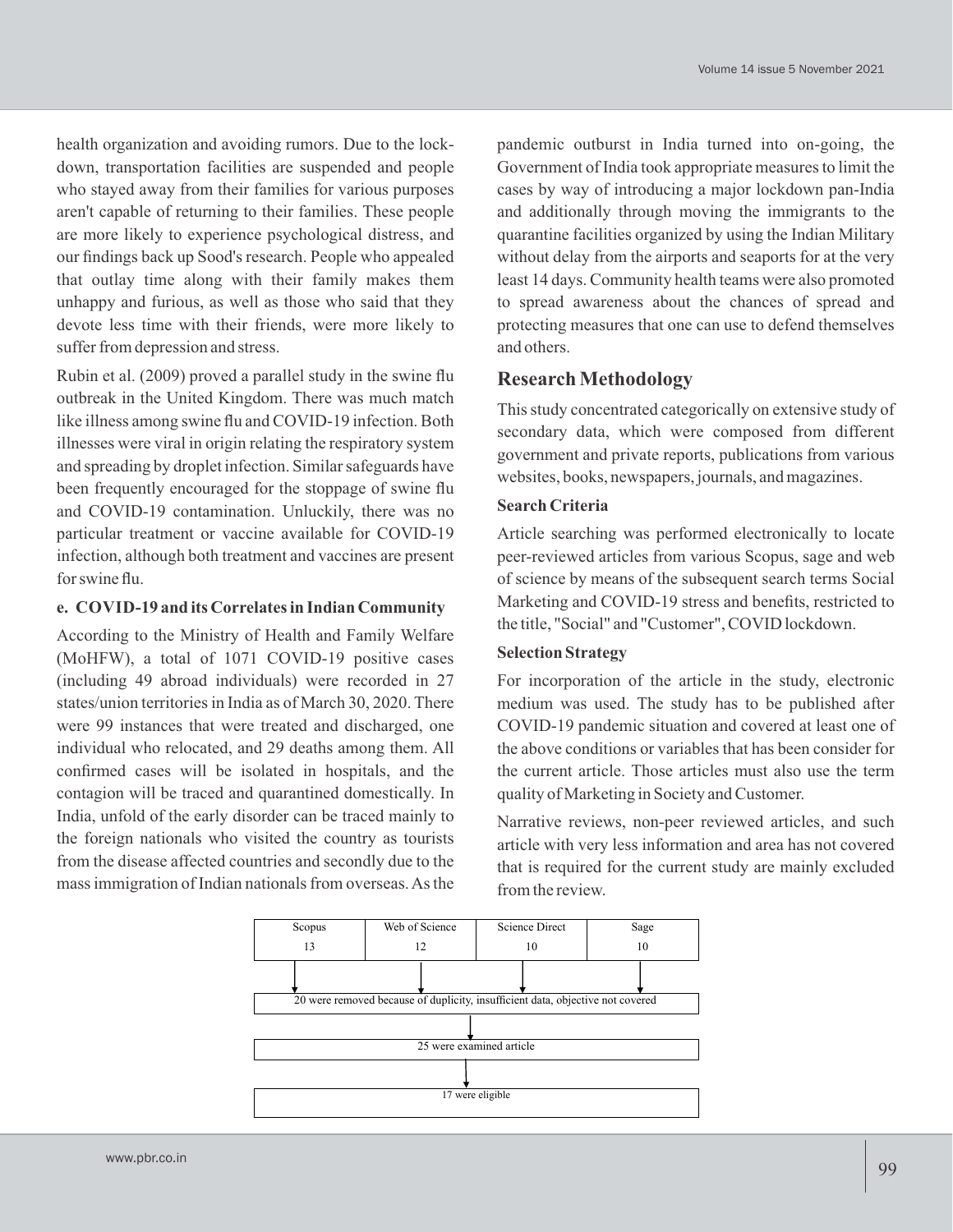To make the criteria more authentic and reliable, database blind review was conducted with the proposed inclusion criteria, and in order to eliminate possible publication, result were navigated and if the one review do not agree with another review, the methodological quality of all included studies were assessed.

## **Data Extraction**

With articles properly selected, data were extracted using a format that included author's name, publication year, population studied, used instruments and main results.

Findings

- i. 33.90% had moderate or high levels of awareness, negatively related with quality of Marketing  $(p<0.01)$ .
- ii. Sales Difficulties are there, 22% and 21% of the difference in the physical and psychological sides of sales.
- iii. The normal perceived stress scale showed no major difference in the effect of Social Marketing among male and female.
- iv. Being male, living with family and day-to-day physical movement were significantly associated with greater psychological component values and mental score  $(p<0.001)$ . The mean quality in all was significantly lower in male customers.
- v. Value of product was said to be "as bad as could be" or "any way bad" by respondents;
- vi. News about COVID-19 on mass media was found to be associated with awareness. Customers who reported an increased in the sales of domestic product in their locality were found to have a statistically significant association with COVID and awareness.
- vii. No significant associations of gender, frequency of awareness and sales in COVID-19.

## **Discussions**

Epidemics and pandemics are not new to humans. Such diseases besides bringing loss to human lives also bring many adverse impacts on persons and the society. COVID-19 being one such pandemic, has terrifically affected the lives of people. As a measure to contain it, governments are imposing lock-downs and this study aimed at assessing the psychological impact of the lock-down on the Social Marketing, which is known to have an active social life.

In a study by *Buzby and Ready (1996),*where n=1000 and depression and stress levels were greater in males and anxiety in females. But in our study, we found no association between gender and the negative aspect of Social Marketing. However, in our study, we have not found any relationship between genders and sales; it may be because of different age groups.

*McKenzie-Mohr and Smith (1999),* where n=662, has defined that whenever there is symptom of behavioural changes one has to isolate him/herself, but as per the study 96% people has quarantined themselves socially because of psychological effect or lack of awareness.

As against the positive aspects of lock-down mentioned by Saha and Dutta (2020) and in our study it is found that quarrel and fight happen more than the common days in lock down. It very well might be on the grounds that they are isolated from their friends or might be on the grounds that they have not spend that much time along with their family.

Saha and Dutta (2020),found that in lock-down period people started indulging in new leisure activities like reading books, art, cooking, writing, learning musical instruments, etc. but in our study we found that book reading and learning music and other stress reduced activity was less due to unavailability of facility and connectivity which caused more stress and anxiety among customers.

Mobile phone use for longer time was found to be associated with insomnia and depression in a study among Japanese adolescents but using mobile phone for watching videos and talking to friends and relatives may not be associated with the negative emotional states.

### **Conclusion**

Market has become a general issue across nations, societies, and ethnic gatherings(Wong, Wong and Scott, 2006). The current study brought into light that market stress actually keep on being a staggering issue influencing a client's emotional well-being and prosperity. The study found that female customers are more concerned about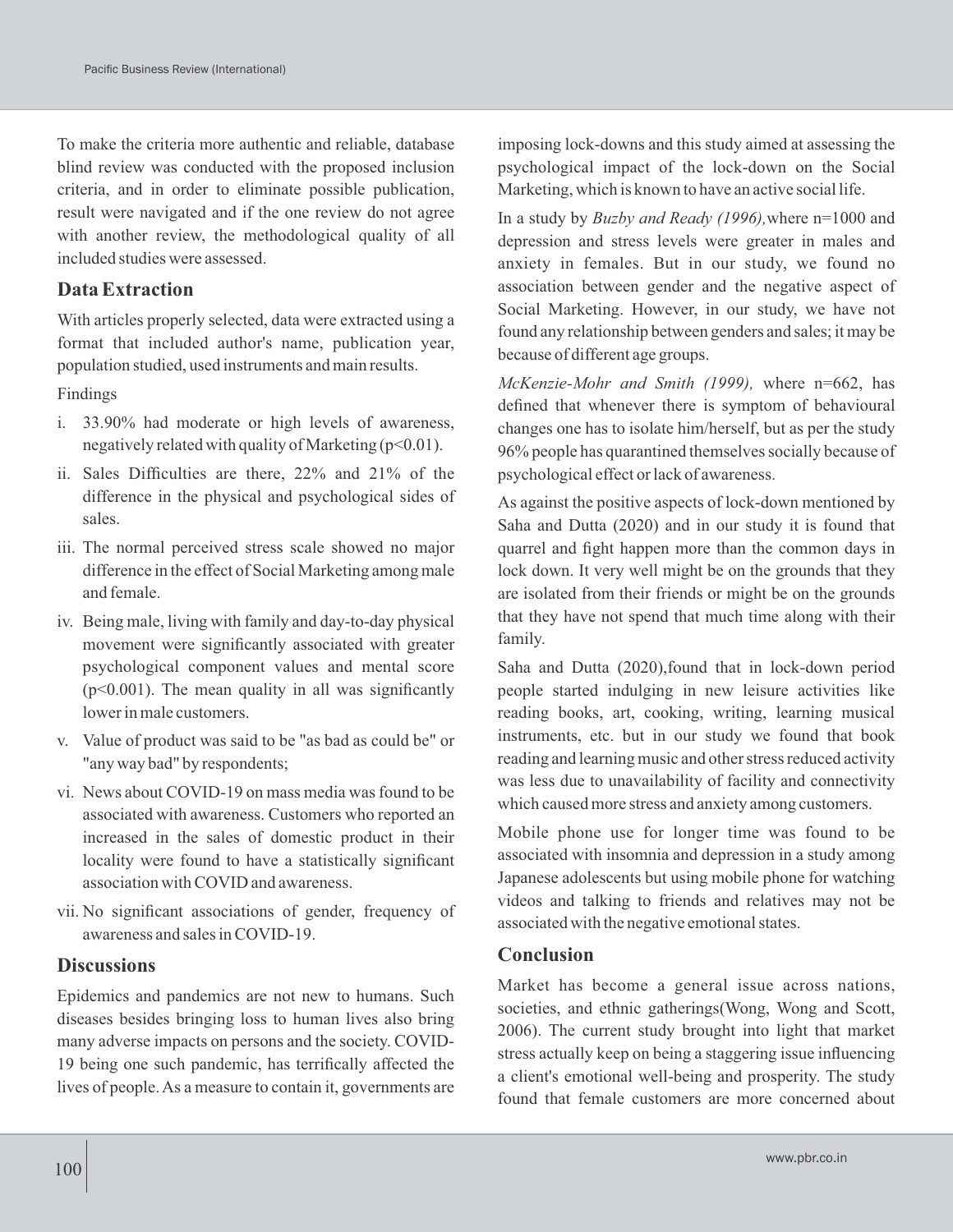their academic activities, and that customers aged 18 to 25 years are more vulnerable to the impact of lockdown. They are stressed because of the inability to accept the paradigm shift in market activities and prolonged period of COVID-19 restrictions. This study showed high to moderate levels of stress among customers in India during the COVID-19 outbreak.

This is most likely due to the mandatory curfew and online shopping. The Covid-19 related interruptions highlight key challenges and provide an opportunity to further evaluate alternate measures in the marketing sector.

## **Managerial Implications of Social Marketing**

In current years, Social Marketing is fascinating the interest of non-profit organizations like educational institutions, hospitals and Government organizations and non-Govt. organizations for selling their services. Social advertising strategies are also used positively in fitness advertising programmes together with family welfare, coronary heart care, human organ donations, physical fitness, and immunization, consciousness towards AIDS, smoking and drinking. Social Marketing methods are being applied in significant regions including provision of secure drinking water, soil conservation, upkeep of untamed life existence, forestation, protection of surroundings and so forth.

Social leaders had been put on Social Marketing strategies in regions like safety of human rights, abolition of caste-ism and racism. From 1970s the western countries have acknowledged environmental attitude towards developing strategies. Business corporations had been applying Social Marketing methods for application in their business rules satisfying clients, long term welfare of the society, attracting buyers, motivating and education the people.

The developing strategies adopted to this point are accountable for all sorts of pollution (air, water, sound) imbalanced ecology and have endangered the very presence of human beings. For instance, detergents used for cloth washing is liable for water pollutants and lack of aquatic lives. Popular plastic products aren't disposable and create environmental glitches. All forms of motors upload to air and sound pollution. On the contrary, the govt. has to spend crores of rupees on oil import bill. A wide variety of studies have shown that consumables like tobacco products, some of the cosmetic products are injurious to health. Still these products are being sold in the market. Mcdonalds and Kentucky, the pioneers of 'Fast meals Culture' are making huge earnings at the cost of consumer health. The uncaring approach of marketers has brought irreversible loss to human being and the universe. Incorrect advertising strategies are creating huge health troubles, pollution and ecological imbalance. Thus the remedial measures and the cost of it must be borne by the organizations who are making huge profits out of it.

# **Future Prospect Directions of Social Marketing**

In the 21st century, social advertising standards could positively benefit the organization, for example social, medical wellbeing, political and business issues. The customers can change the financial and a natural framework, Information Technology has made correspondence frameworks enthusiastic, conveying and compelling. So the whole world has become a 'Global Village'. In the word of Marshal Goldsmith "new technologies, new organizations and the rise of global village will have a yield effect on our sense of community in the years ahead. Two trends stand out: the explosion of our potential to communicate instantaneously and enormously across the globe and, closely aligned with our ability to create communities of our choice". In days to come, social marketers should acknowledge data innovation to fabricate relationship with target gatherings, acquiring backing of the majority to social change crusades, wellbeing advancement in health care sector and establishing awareness in regards to environment protection for themselves and for future generations.

## **References**

- Buzby, J. C., & Ready, R. C. (1996). Do consumers trust food-safety information?. Food Review/National Food Review, 19(1482-2016-121387), 46-49.
- Bach, C., & Alnajar, E. M. (2016). The Impact of Social Marketing on Public Behavior. European Journal of Engineering and Technology Research, 1(5), 17-22.
- Bennett, R. (1998). Shame, guilt & responses to non-